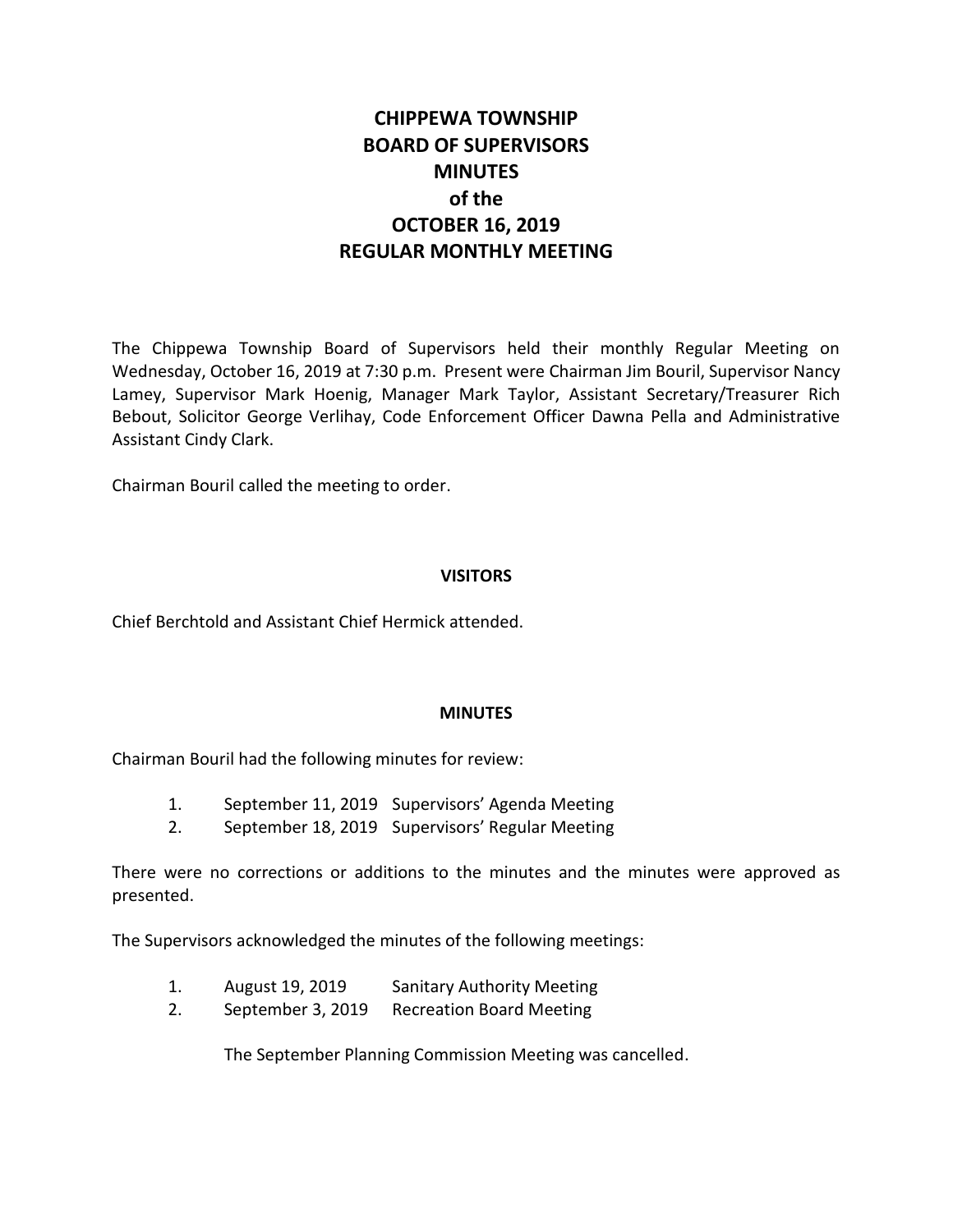#### **ITEMS TO BE ACTED ON**

None.

#### **REPORTS**

Chairman Bouril had the following September reports for review:

- 1. Financial Report
- 2. Police Department Report
- 3. Road Report
- 4. Wage Tax/OPT Report
- 5. Real Estate Tax Report
- 6. Zoning Report
- 7. Code Enforcement Officer's Report
- 8. Fire Report

#### **MANAGER'S REPORT**

Manager Taylor had the following items for discussion:

1. Garbage Exemption Requests:

Ralph Bonzo of 122 Winterburn and Jan & Scott Zang of 111 Watson Trail had written letters to the Township requesting exemptions from using trash hauling/recycling services.

**MR. HOENIG MOVED TO DENY** exemptions to both Mr. Bonzo and Mr. and Mrs. Zang. Ms. Lamey seconded the motion. Chairman Bouril said that most of the residents who request exemptions do so because they have a business with commercial trash service. With no further discussion the motion to deny both requests carried.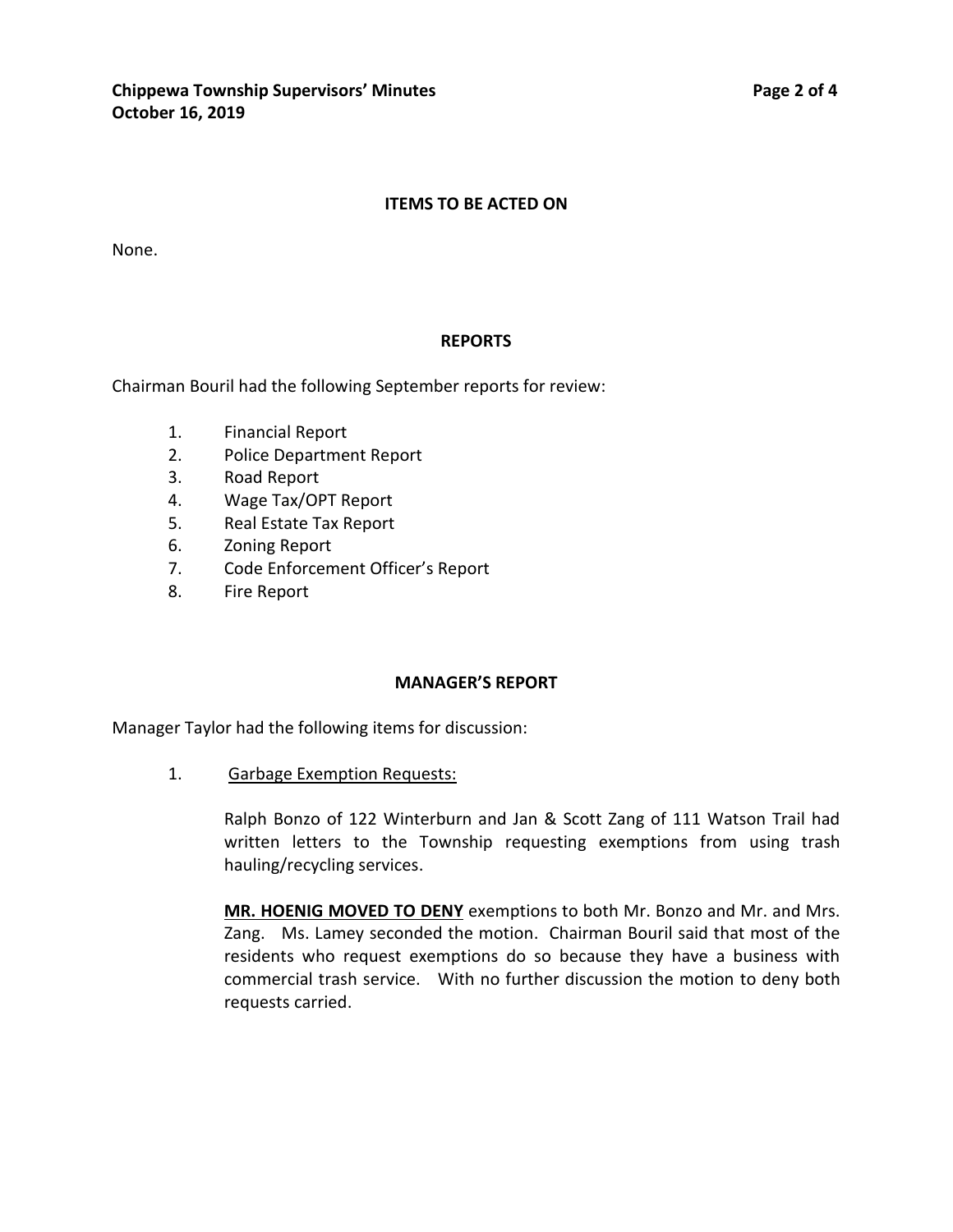## 2. Spring Blossom Street Light Request:

Manager Taylor said that the president of Spring Blossom has requested a street light. He had provided the Supervisors with copies of this request. He will forward the traffic questions to PennDot. He said there is a pole across the street. He said a study can be done in order to get a cost to do this. Dorinda took care of Braun Road Estates and they are happy that this has been taken care of.

**MS. LAMEY MOVED TO AUTHORIZE** the manager to have a study done to check out the cost of a light for Spring Blossom. Mr. Hoenig seconded the motion and with no further discussion the motion carried.

# 3. Chippewa Trails Residential Development:

Manager Taylor said that representatives of Chippewa Trails attended the last Planning Commission meeting. He said this revision makes their third plan, as they have been adding more units. He said he just wanted to keep the Supervisors updated on this development.

## 4. Bowser Chevrolet Land Development:

The Township has received a plan for the Bowser Chevrolet Land Development. He said there are two requests. He gave some history of the property zoning there.

# 5. Review of Township Ordinances:

Manager Taylor said that he wants to meet with Solicitor Verlihay regarding ordinances. Assistant Chief Hermick has some ideas regarding this to be discussed also.

## 6. Budget Work Sessions:

Manager Taylor said that he would like to have a budget work session fairly soon. He feels the Supervisors will be happy with the budget but wants them to see what they have done so far. He said the preliminary budget at this time does not include a tax increase. They settled on Monday at 1 for a work session.